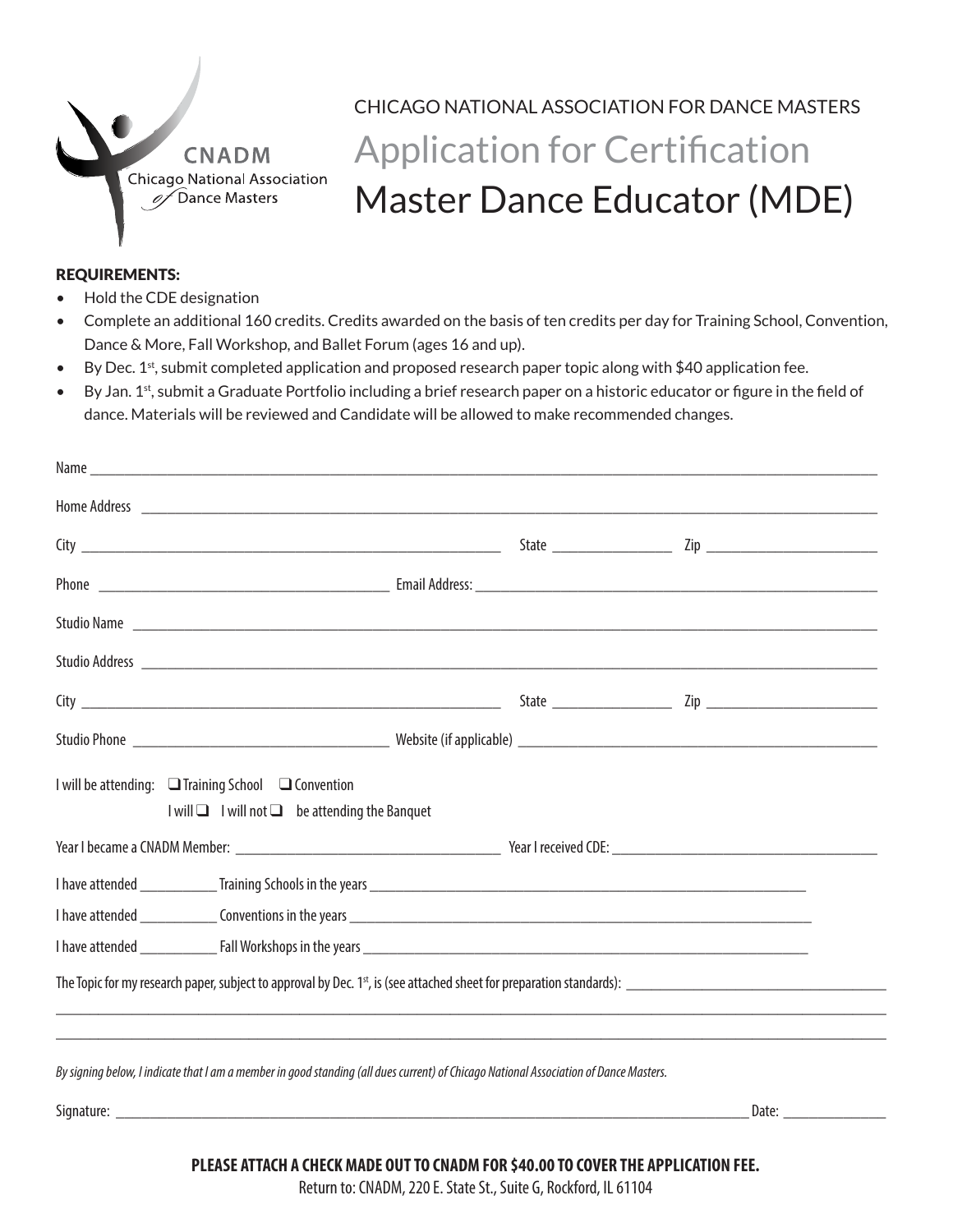# MDE Portfolio and Brief Research Paper

Use the following websites for the guidelines for writing your portfolio and paper.

[https://owl.english.purdue.edu/owl/resource/560/01/](https://owl.english.purdue.edu/owl/resource/560/01/ )

On your Title Page, the institutional affiliation would be your studio affiliation, otherwise note that you are an Independent.

The Main Body should use headers as explained at : [https://owl.english.purdue.edu/owl/resource/560/16/](https://owl.english.purdue.edu/owl/resource/560/16/ )

References for the research section of your paper should follow the format of http://www.bibme.org/

Please include:

I. Title Page

Include: Name; Address; E-mail; contact phone number; studio affiliation/independent

The two dance disciplines you will use; the topic of your research paper on a historic, noted figure in the field of dance.

### II. Table of Contents

### III. Introduction

- Teaching philosophies on dance and/or your hopes and aspirations.
- Dance disciplines and levels you are qualified to teach.
- Introduce your teaching methods
- Explain why you chose your sample skills for analysis in three levels.
- The reason for your research choice

### lV. Training

- Tell us how you started to dance. When did you decide to make it a career and why?
- Explain your early dance training; additional training; secondary or master degrees.
- List how you continue your dance education.
- Years of CNADM membership; years of membership with other dance related organizations.

### V. Lesson Plan

- List the age, ability level, and dance disciplines.
- Include the length of the class.
- Provide details on how you instruct the students from the time they walk through the door until dismissal.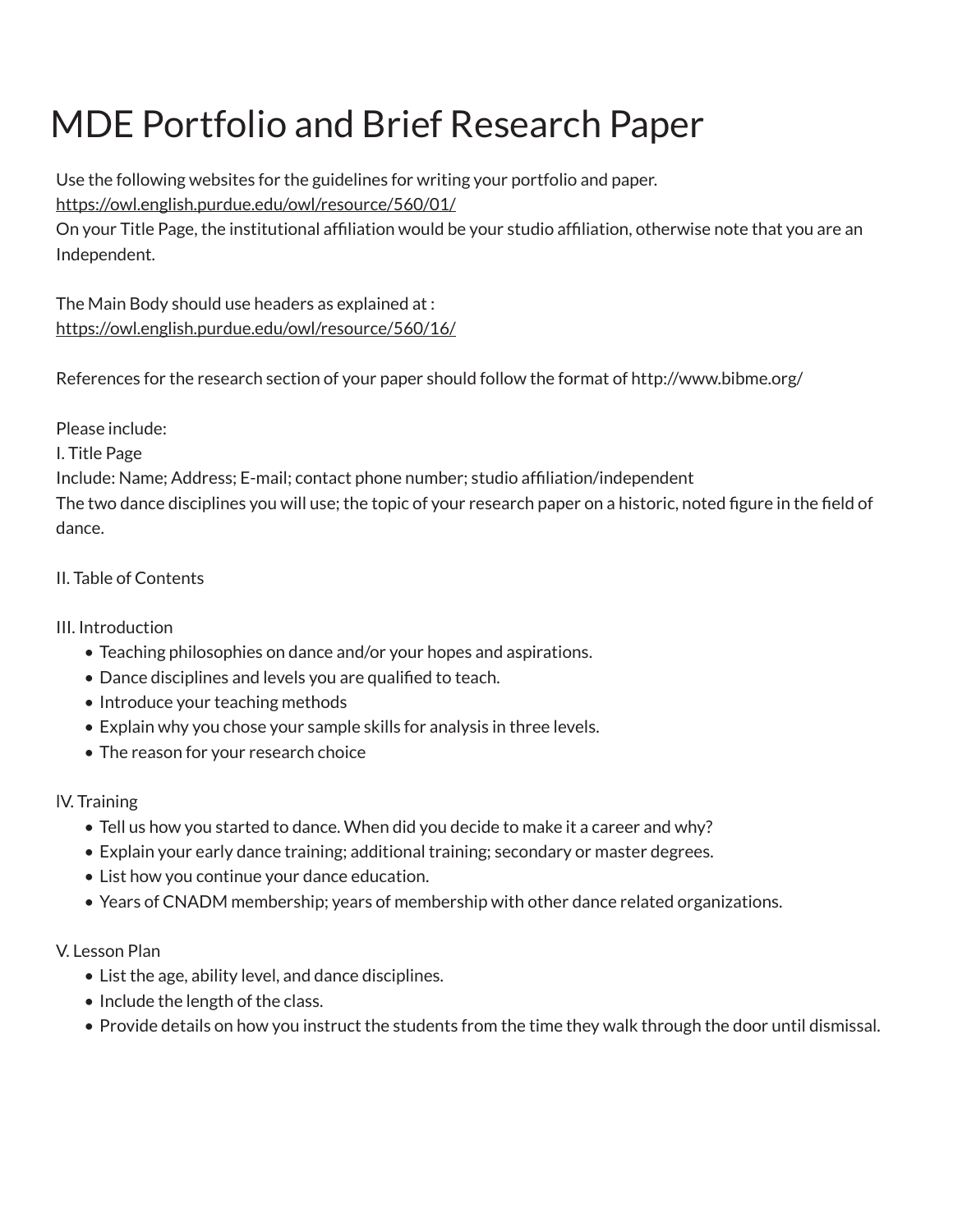- VI. Teaching Process (see example below)
	- Choose two dance disciplines (Ballet, Tap, Jazz, Modern) If you tested in Ballet for your membership, please use it as one of the two dance disciplines.
	- Choose three ability levels that you work with in this dance discipline. Identify the age group.
		- o Explain how you would introduce a specific skill at the lowest of these ability levels.
			- Do not use Plié as your skill since it was given in the example.
		- o Explain how you would progress the students to the second/intermediate level of that age group.
		- o Explain how you work with your students so they become proficient/the third level of this skill level.
	- Explain a problem you may have had with each level when introducing a particular skill.
		- o List the ways you worked on a solution to this problem.
			- Be specific. Did your first attempt work or fail? If you failed, what was your next attempt at a solution? Explain the end result.

## — TEACHING PROCESS EXAMPLE —

#### Dance Discipline - Ballet Skill: Pliés

Ability Levels - Pre-Ballet (3-5 yrs.), Beginner Ballet (6-7 yrs.), Beg. Intermediate Ballet (8-10 yrs.)

Introducing Pliés: At the Pre-Ballet level I do not take my students to the barre for their warm-up exercises. I prefer working in a circle or scattered randomly throughout the room. Before introducing "plié" I like to make sure they have an understanding of "open & close" and "push & pull." I also make sure they are able to name the parts of their leg from their toes to their hips. Once I am satisfied of their understanding of these terms I have them do knee bends in a neutral first position. When doing this I verbalize on how their knees come forward over their toes. Depending upon their age, I would then begin to have them work in a turned out first position and then second position.

Work in Progress: As the students continue their training at the second level I will take them to the barre. Here I have them face the barre using two hands. As we progress from demi pliés to grande pliés it can be tricky. I may have them visualize small hands "pulling" their knees out over their toes. Then these hands "push" the knees back to straighten the leg. I ask the student to take the demi plié position and hold. Then we may just raise the heels, hold, place the heels back on the floor and push the knees together. After working on this technique for a few weeks (depending upon the students) from the demi plié position, hold, lift the heels, continue to pull the knees out as you go down into grande plié. As you rise from grand plié, push the knees in, lower the heels so that you have returned to the demi plié position, and then continue to push the knees together. Some problems that may arise as we work on grand pliés may include rolling in on the ankles or extending their derierre. For these problems I may place a yard stick from their arch up the inside of their leg. I gently hold it against their leg as they plié down. Should they begin to roll in on the ankle, the yard stick will move. I have also had students work as partners back to back. As they plié down, there should be no touching against each other.

**Proficient:** As the students work on this skill through their beginning stages of Ballet, I continue to stress the importance of knees over toes and body alignment. As the child matures with age and experience they become more proficient. Generally by the age of 8 or 9 years they should be able to execute a demi and grande plié in first, second, third and fifth positions. I usually introduce fourth position grande plié towards the end of the dance season with the 9-year-olds.